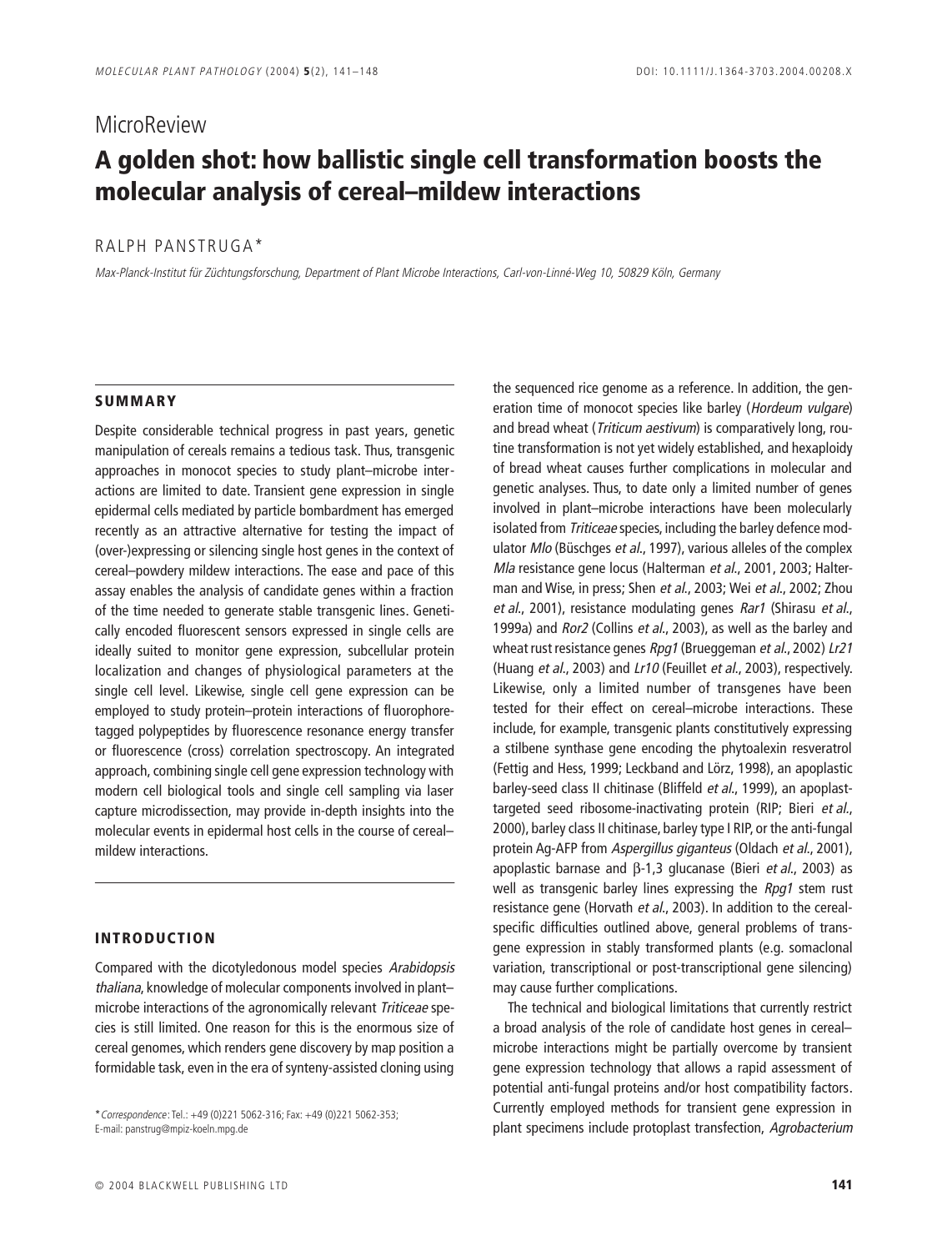infiltration, viral vectors and particle bombardment (Fischer et al., 1999). A transient gene expression method that recently became common for studying cereal–mildew interactions is based on ballistic transformation of single leaf epidermal cells and subsequent challenge inoculation of transformed samples with powdery mildew conidiospores.

In this review, I summarize the application of this procedure for the molecular analysis of cereal–powdery mildew interactions. Advantages as well as limitations of this approach are emphasized and potential future adaptations of the basic scheme for sophisticated cell biological studies in the context of plant–microbe interactions are portrayed.

#### **A brief history of ballistic plant transformation**

The first successful delivery of nucleic acid-coated microprojectiles into plant tissue (onion, Allium cepa) via a particle inflow gun was reported more than 15 years ago (Klein et al., 1987). At that time, the major intention was to develop an alternative method for stable plant transformation, circumventing the host-range restrictions of Agrobacterium tumefaciens and the regeneration problems of protoplast transformation. Since then, particle guns have been used in numerous studies for the generation of stably transformed plants and/or transient expression analyses in a variety of plant species and tissues (reviewed in Finer et al., 1999).

Nelson and Bushnell (1997) were the first to suggest exploiting transient single cell gene expression in a cereal host species for the analysis of plant–pathogen interactions. They demonstrated that neither the particle bombardment itself nor the expression of a reporter gene in single epidermal cells of barley (Hordeum vulgare) coleoptiles interfered with the development of powdery mildew (Blumeria graminis f. sp. hordei) infection structures when conidiospores were inoculated on the coleoptiles following particle bombardment. The basic method was subsequently simplified by using detached first leaves of wheat (Triticum aestivum) or barley seedlings instead of prepared coleoptiles for the ballistic procedure (Nielsen et al., 1999; Schweizer et al., 1999b; Shirasu et al., 1999b). Since then, various laboratories have used this basic set-up for studying the impact of (over-)expressing or silencing candidate genes on the outcome of cereal–powdery mildew interactions (see below and Table 1).

## **Transient gene expression in single epidermal cells: a rapid means for probing host candidate genes in cereal–powdery mildew interactions**

The generalized experimental procedure of the single cell transient expression assay used to study cereal–powdery mildew interactions is shown in Fig. 1. Briefly, detached leaf sections are co-bombarded with DNA-coated particles carrying a reporter as well as a test gene construct. Following powdery mildew challenge, pathogen success is evaluated at individual interaction sites on single epidermal cells that are highlighted by marker gene expression. Quantification of pathogen success in relation to a control gene transformation indicates the impact of the test gene on the outcome of the host–pathogen interaction (Fig. 1).

This experimental approach is particularly suited for the analysis of cereal–powdery mildew interactions for several reasons. First, the outcome of cereal–powdery mildew interactions appears to be governed exclusively in a cell-autonomous manner, an important prerequisite for applying single cell gene expression analysis. Second, Blumeria graminis solely attacks epidermal cells (the primary target tissue of particle bombardment), and its infection structures (with the exception of the 'intracellular' haustoria) grow completely epiphytic and develop in a highly synchronous manner. This enables a reproducible and convenient evaluation of infection success by microscopy of stained fungal structures. Furthermore, powdery mildew conidiospores can be easily generated in excessive amounts, and cereal epidermal cells are comparatively large. The latter two features ensure that on average nearly every transformed cell will be attacked by a fungal sporeling, if an adequate inoculation density ( $\sim$ 200 conidia/mm<sup>2</sup>) is applied.

During the past 5 years, the procedure described above has been used extensively to study various types of interactions between cereals and powdery mildew: basal defence/basal compatibility as occurring in susceptible wild-type plants (Kristensen et al., 2001; Schultheiss et al., 2002; Schweizer et al., 1999a,b), isolate-specific resistance mediated by prototypical resistance  $(R)$  genes of the coiled-coil nucleotide binding-leucine rich repeat (CC-NB-LRR) class (Halterman et al., 2001, 2003; Halterman and Wise, in press; Shen et al., 2003; Zhou et al., 2001), broad spectrum resistance conferred by recessive mutant alleles (mlo) of the barley Mlo locus (Elliott et al., 2002; Hückelhoven et al., 2003; Kim et al., 2002; Shirasu et al., 1999b) and also forma specialis incompatibility to an 'inappropriate' cereal powdery mildew species (Elliott et al., 2002). Experiments included complementation analyses of plant mutants involving either the native gene (e.g. barley Mlo, Shirasu et al., 1999b) or orthologues and/or paralogues thereof (e.g. rice and wheat orthologues of barley Mlo (Elliott et al., 2002) or the Arabidopsis PEN1 orthologue of barley Ror2 (Collins et al., 2003)). In addition, single amino acid mutant variants or domain swap constructs were used for structure–function analyses of the respective polypeptides, as demonstrated for members of the wheat germin-like protein family (Schweizer et al., 1999a), the calmodulin binding domain of barley Mlo (Kim et al., 2002), or barley Mla1, Mla6, Mla7 and Mla13 resistance genes (Halterman and Wise, in press; Shen et al., 2003).

#### **Hush! Gene silencing in single cells**

Besides gain-of-function experiments by (over-)expressing genes of interest, the single cell assay has been adopted for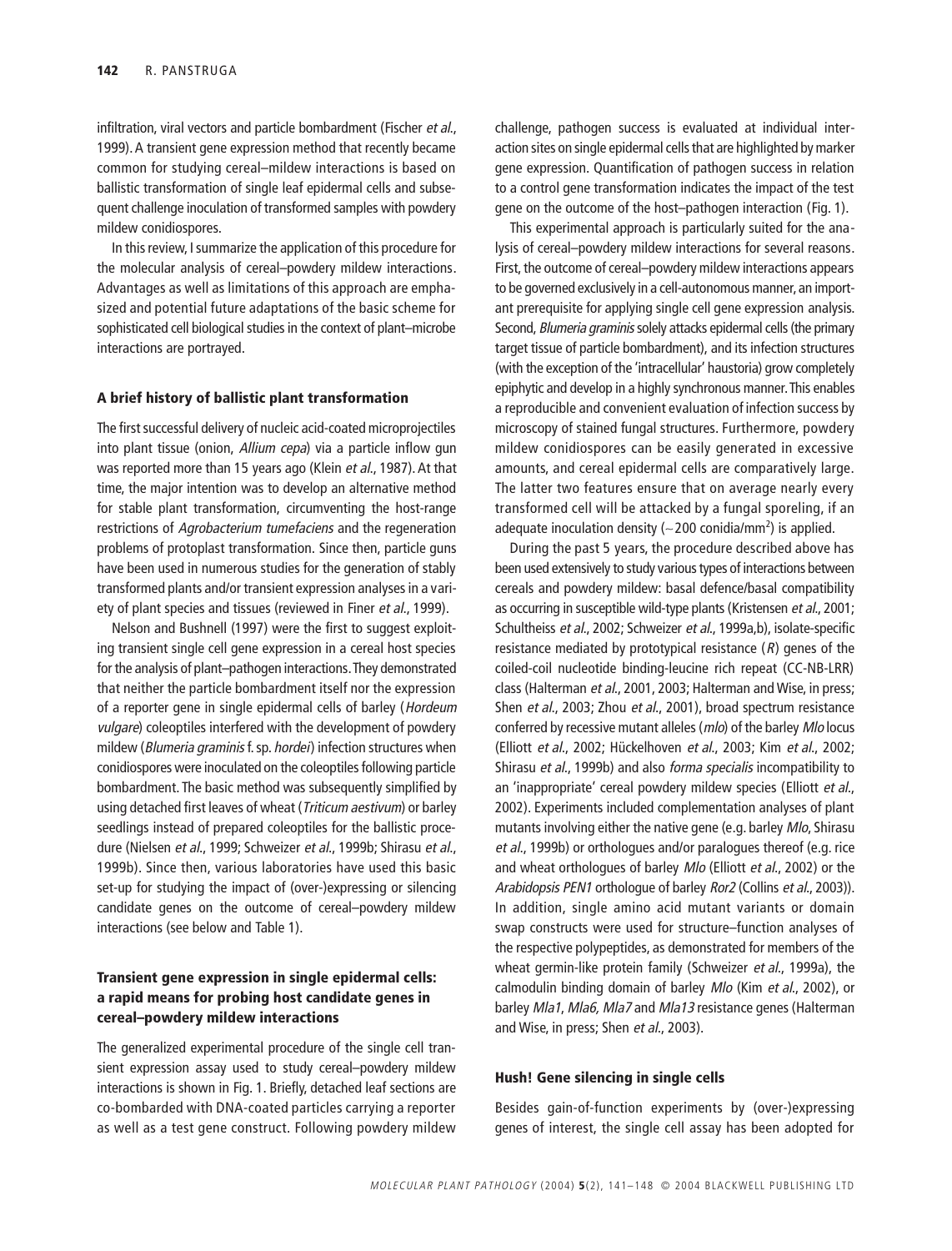| Putative functional<br>category | Gene<br>(Speciest) | Putative function of<br>encoded protein | Bombarded<br>species <sup>+</sup> | Overexpression (+)/<br>silencing $(-)$ | Effect on penetration<br>efficiencyt | Reference                     |
|---------------------------------|--------------------|-----------------------------------------|-----------------------------------|----------------------------------------|--------------------------------------|-------------------------------|
| Cell death                      | $Mlo$ (Hv)         | Defence modulator                       | $Hv$ ( $mlo$ )                    | $\qquad \qquad +$                      | ↑ (complementation)                  | Shirasu et al. (1999b)        |
| regulation                      | Mlo(Hv)            | Defence modulator                       | $H_V$                             | $\ddot{}$                              | ↑ (super-susceptibility)             | Kim et al. (2002)             |
|                                 | Mlo(Hv)            | Defence modulator                       | Hv                                |                                        | $\downarrow$ (50%)                   | Schweizer et al. (2000)       |
|                                 | Mlo2B(Ta)          | Defence modulator                       | $Hv$ ( $mlo$ )                    | $^{+}$                                 | ↑ (complementation)                  | Elliott et al. (2002)         |
|                                 | Mlo2 (Os)          | Defence modulator                       | $Hv$ ( $mlo$ )                    | $\ddot{}$                              | ↑ (complementation)                  | Elliott et al. (2002)         |
|                                 | Baxl (Hv)          | Bax inhibitor                           | Hv                                | $^{+}$                                 | $\uparrow$ (165%)                    | Hückelhoven et al. (2003)     |
|                                 | Baxl (Hv)          | Bax inhibitor                           | $H_V$                             | L.                                     | $\approx$                            | Hückelhoven et al. (2003)     |
|                                 | Baxl (Hv)          | Bax inhibitor                           | $Hv$ ( $mlo$ )                    |                                        | $\uparrow$ (520%)                    | Hückelhoven et al. (2003)     |
| Defence-related                 | gf 2.8 (Ta)        | Germin                                  | Ta                                |                                        | $\downarrow$ (50 ± 6%)               | Schweizer et al. (1999a)      |
| genes                           | GLP1(Ta)           | Germin-like protein                     | Ta                                | $\ddot{}$                              | $\approx$ (112 ± 9%)                 | Schweizer et al. (1999a)      |
|                                 | GLP2(Ta)           | Germin-like protein                     | Ta                                | $^{+}$                                 | $\downarrow$ (56 ± 6%)               | Schweizer et al. (1999a)      |
|                                 | WIR1(Ta)           | Unknown                                 | Ta                                | $^{+}$                                 | $\approx$ (135 ± 17%)                | Schweizer et al. (1999b)      |
|                                 | WIR2(Ta)           | Thaumatin-like protein                  | Ta                                | $^{+}$                                 | $\approx$ (97 ± 12%)                 | Schweizer et al. (1999b)      |
|                                 | WIR3(Ta)           | Peroxidase                              | Ta                                | $^{+}$                                 | $\downarrow$ (30 ± 9%)               | Schweizer et al. (1999b)      |
|                                 | WCI5(Ta)           | Unknown                                 | Ta                                | $^{+}$                                 | $\downarrow$ (81 ± 3%)               | Schweizer et al. (1999b)      |
|                                 | Gluc (Ta)          | $\beta$ -1,3 glucanase                  | Ta                                | $\ddot{}$                              | $\approx$ (114 ± 12%)                | Schweizer et al. (1999b)      |
|                                 | CHI26(Ta)          | Chitinase                               | Ta                                | $^{+}$                                 | $\downarrow$ (76 ± 10%)              | Schweizer et al. (1999b)      |
|                                 | GOX(Ta)            | Glucose oxidase                         | Ta                                | $\ddot{}$                              | $\downarrow$ (63 ± 10%)              | Schweizer et al. (1999b)      |
|                                 | Prx7S(Hv)          | Peroxidase                              | Hv                                | $^{+}$                                 | $\uparrow$ (193%)                    | Kristensen et al. (2001)      |
|                                 | Prx8S (Hv)         | Peroxidase                              | Hv                                | $^{+}$                                 | $\approx$ (89%)                      | Kristensen et al. (2001)      |
| Intracellular                   | Rar1(Hv)           | Defence signalling                      | Hv                                | $\overline{\phantom{0}}$               | ↑                                    | Azevedo et al. (2002)         |
| signalling                      | Sgt1 (Hv)          | Defence signalling                      | Hv                                | $\overline{a}$                         | ↑                                    | Azevedo et al. (2002)         |
|                                 | CaM(Hv)            | Calcium sensor                          | Hv                                | $^{+}$                                 | $\uparrow$                           | Kim et al. (2002)             |
|                                 | CaM(Hv)            | Calcium sensor                          | Hv                                | $\overline{\phantom{0}}$               | $\downarrow$ (45 ± 13%)              | Kim et al. (2002)             |
|                                 | $G\alpha$ (Hv)     | G protein subunit                       | Hv                                | $+/-$                                  | $\approx$                            | Kim et al. (2002)             |
|                                 | RACB (Hv)          | Small G-protein                         | Hv                                | $\overline{\phantom{0}}$               | $\downarrow$                         | Schultheiss et al. (2002)     |
| Resistance genes                | $Mla1$ (Hv)        | CC-NB-LRR protein                       | $H_V$                             | $^{+}$                                 | $\downarrow$ (complementation)       | Zhou et al. (2001)            |
|                                 | $Mla6$ (Hv)        | CC-NB-LRR protein                       | Hv                                | $^{+}$                                 | $\downarrow$ (complementation)       | Halterman et al. (2001)       |
|                                 | $Mla6$ (Hv)        | CC-NB-LRR protein                       | Ta                                | $^{+}$                                 | $\downarrow$ (complementation)       | Halterman et al. (2001)       |
|                                 | $Mla7$ (Hv)        | CC-NB-LRR protein                       | Hv                                | $+$                                    | $\downarrow$ (complementation)       | Halterman and Wise (in press) |
|                                 | Mla10(Hv)          | CC-NB-LRR protein                       | $H_V$                             | $^{+}$                                 | $\downarrow$ (complementation)       | Halterman and Wise (in press) |
|                                 | Mla12(Hv)          | CC-NB-LRR protein                       | Hv                                | $^{+}$                                 | $\downarrow$ (complementation)       | Shen et al. (2003)            |
|                                 | Mla13(Hv)          | CC-NB-LRR protein                       | $H_V$                             | $^{+}$                                 | $\downarrow$ (complementation)       | Halterman et al. (2003)       |
| Vesicle                         | $Ror2$ (Hv)        | Syntaxin                                | $Hv$ (mlo ror2)                   | $^{+}$                                 | $\downarrow$ (complementation)       | Collins et al. (2003)         |
| traffic                         | PEN1(At)           | Syntaxin                                | Hv (mlo ror2)                     | $^{+}$                                 | $\downarrow$ (complementation)       | Collins et al. (2003)         |

**Table 1** Compilation of host genes assayed for their functional contribution to the outcome of cereal–powdery mildew interactions by means of transient single cell gene expression.\*

\*This compilation lists representative results from the respective studies. Frequently, additional mutant variants of candidate genes were tested or genes were assayed in further genetic backgrounds.

†Hv, Hordeum vulgare (barley); Ta, Triticum aestivum (bread wheat); Os, Oryza sativa (rice), At, Arabidopsis thaliana.

‡↑, enhanced; ↓, reduced; ≈, unaltered; percentages given are relative to expression of a respective control construct.

loss-of-function experiments by gene silencing. Specific, homologydependent gene silencing in plants can be accomplished via double-stranded RNA interference (dsRNAi; Chuang and Meyerowitz, 2000; Schweizer et al., 2000). The dsRNA required for triggering subsequent degradation of target mRNAs can either be transcribed in vitro and subsequently delivered into target cells or provided by the transcription of inverted repeat DNA constructs.

The latter is frequently the method of choice because it is technically simple and supposed to mediate a continuous supply of dsRNA. Both, direct delivery of in vitro transcribed dsRNAs (Schultheiss et al., 2002; Schweizer et al., 2000) and expression of inverted repeat DNA constructs (Azevedo et al., 2002; Kim et al., 2002; Panstruga et al., 2003; Schweizer et al., 2000), have proved successful for gene silencing in single cereal epidermal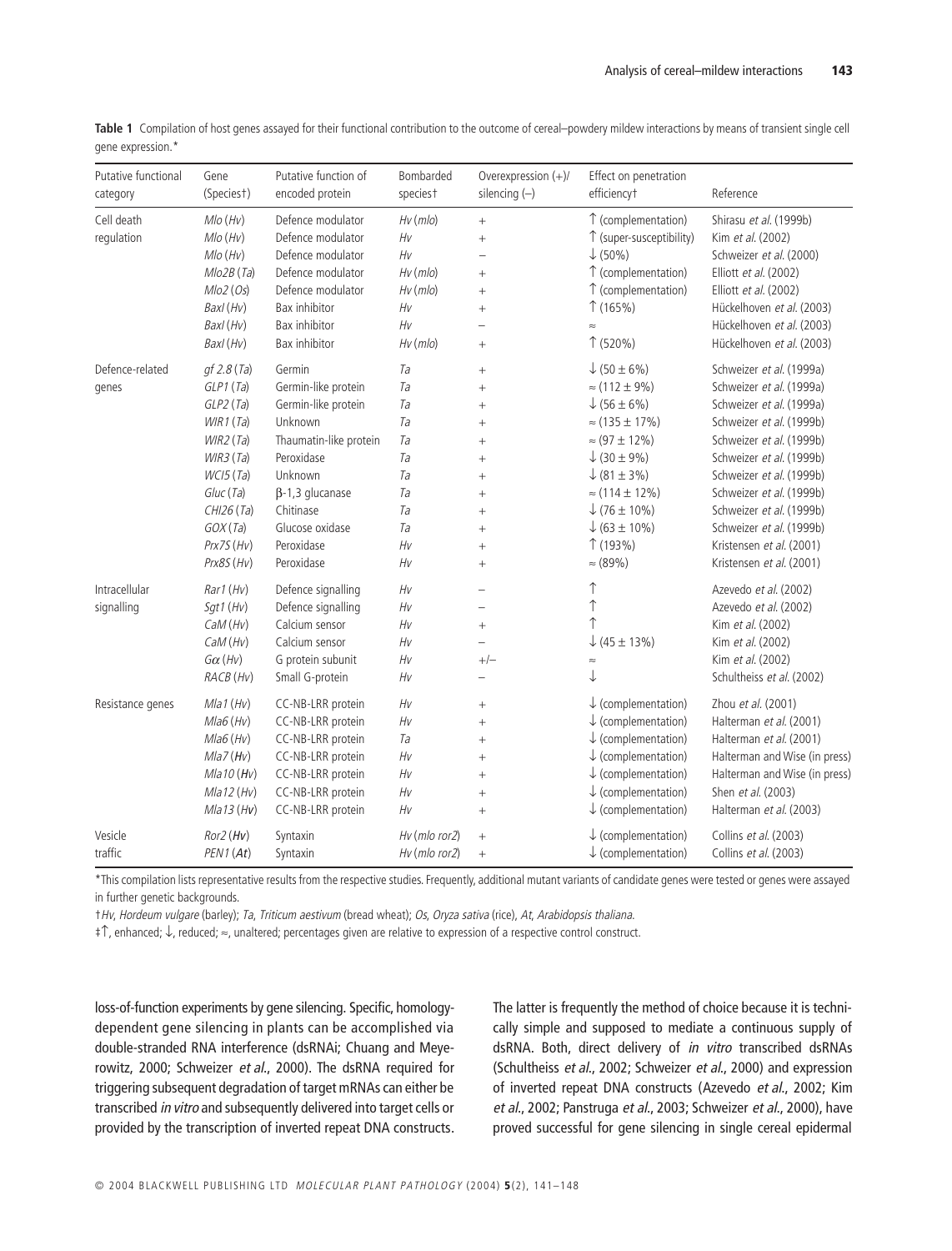

**Fig. 1** Particle bombardment-mediated single cell gene expression as a tool for the molecular analysis of cereal–powdery mildew interactions. (A) Tungsten or gold particles coated with DNA of a reporter gene construct (to mark successfully transformed epidermal cells) and a test gene construct are co-bombarded into segments of detached first leaves of approximately 1-week-old barley or wheat seedlings. Acceleration of particles occurs by helium pressure under vacuum conditions. Depending on the experimental goal, leaf segments are inoculated 4–96 h post bombardment with a high-density (~200 conidia/mm<sup>2</sup>) of powdery mildew conidiospores, resulting subsequently on average in one to several plant–fungal interaction sites per epidermal cell. Subject to the reporter gene used for marking successfully transformed epidermal cells, cells may either be stained for GUS activity about 48 h post inoculation (Nielsen et al., 1999; Schweizer et al., 1999b) or inspected for GFP fluorescence by epifluorescence microscopy (Nielsen et al., 1999; Shirasu et al., 1999b). In the former case, fungal infection structures can be stained by Coomassie Brilliant Blue, whereas in the latter case highlighting fungal structures with fluorescent dyes such as calcofluor is suitable (Hückelhoven et al., 2003; Schultheiss et al., 2002). The effect of a test gene on the plant–fungal interaction can be calculated based on microscopic evaluation. Successfully transformed epidermal cells (as marked by reporter gene expression) that are attacked by the appressorial germ tube of mildew conidia are quantified. Concomitantly, the proportion of these cells showing either host cell wall penetration (indicated by the presence of an 'intracellular' fungal haustorium) or the establishment of a compatible plant–microbe interaction (indicated by growth of secondary hyphae and/or completion of the asexual life cycle by sporulation) is recorded. The ratio of transformed cells enabling 'successful' fungal–plant interactions divided by the total number of attacked transformed cells is a measure of the impact of the test gene on the plant–fungal interaction. (B) Micrograph of a successful fungal penetration attempt on a ballistically transformed barley epidermal cell. A barley leaf was ballistically transformed with a GUS reporter construct as shown in A. Subsequently, the leaf was inoculated with powdery mildew conidia and, at 48 h post inoculation, stained for GUS activity. For microscopic evaluation, epiphytic fungal structures were highlighted by Coomassie Brilliant Blue. Successful penetration is indicated by presence of a haustorium and elongating secondary hyphae. c, conidiospore; h, haustorium; s, secondary hyphae. Scale bar = 20 µm.

cells (Table 1). A dual fluorescent reporter protein-based assay can be used to assess the potency of particular silencing constructs in a semiquantitative manner (Panstruga et al., 2003). Multiple dsRNAi constructs may be introduced simultaneously in

single cereal cells without any obvious negative effect on the silencing efficiency. For example, co-silencing of barley *Rar1* and Sqt1 in the same epidermal cells compromised race-specific resistance more effectively than silencing Rar1 or Sgt1 individually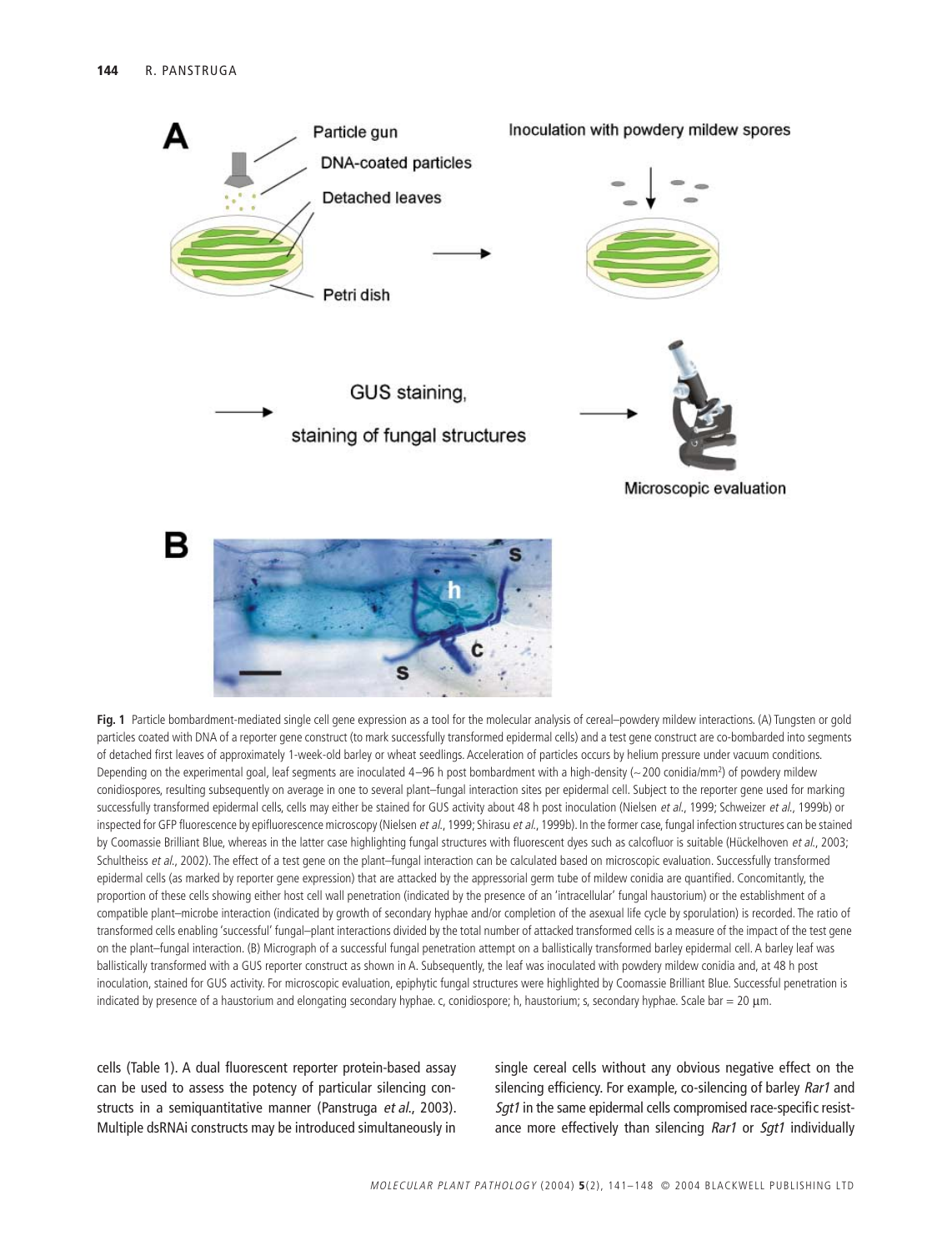(Azevedo et al., 2002). Based on silencing of a test gene fused to the reporter green fluorescent protein (GFP), it was shown that as many as 30 additional inverted repeat DNA constructs affecting endogenous barley genes can be co-transformed into the same cell without interfering with dsRNAi-mediated silencing of the reporter construct (P. Schweizer, personal communication). However, the total number of bombarded cells expressing the GFP-coupled reporter protein seems to decrease with the number of additional dsRNAi constructs, possibly because of induced lethality of individual epidermal cells by silencing multiple endogenous genes simultaneously. Currently, we exploit the fact that a moderate number of co-silenced genes are tolerated without deleterious effects for an unbiased screen for genes involved in basal defence against powdery mildew in barley. In this approach, pools of dsRNAi constructs derived from a barley epidermal unigene cDNA set are investigated for causing elevated or reduced fungal penetration success. In this manner, a gene encoding an actin-depolymerizing factor (ADF) was identified as a crucial component of basal defence, broad-spectrum resistance governed by mlo alleles as well as nonhost resistance to inappropriate powdery mildew species, but not for isolate-specific resistance governed by race-specific R genes (M. Miklis et al., unpublished results).

### **Nothing is perfect: limitations of single cell analyses**

Although extremely powerful for the rapid analysis of candidate genes, it is evident that single cell gene expression bears intrinsic limitations. With respect to overexpression of candidate genes, target cells are assumed to be loaded with nonphysiological concentrations of DNA constructs coated to the ballistically introduced particle(s). Thus, even when using the native promoter for driving transgene expression, ectopic expression may not be avoided. Negative results of gene silencing experiments have to be interpreted with caution because the period allowed for turnover of pre-existing endogenous target protein is limited and might be too short to observe any phenotypic effect. A further limitation is that owing to the restricted number of transformed cells within a detached leaf sample, biochemical analyses following transgene expression are nowadays virtually impossible. Thus, complementing experiments involving either wild-type plants, transgenic plants or mutant plants affected in candidate gene(s) might be required. In this respect, the recent development of resources for reverse genetics in barley, e.g. a transposontagged population (Koprek et al., 2000) and a barley TILLING population (Scottish Crop Research Institute; R. Waugh, personal communication), might prove invaluable for the identification of mutant plants bearing lesions in a gene of interest.

It should be emphasized that appliance of single cell gene expression for studying other biological processes is restricted to cell-autonomous traits. In addition, the primary target tissue of particle bombardment is the epidermal cell layer, rendering the method largely unsuited for the analysis of biological processes in other cell types.

## **The wonderful world of colours: fluorescent probes as invaluable tools for single cell studies**

Translational fusions with genetically encoded fluorophores such as GFP, yellow fluorescent protein (YFP), cyan fluorescent protein (CFP) or red fluorescing proteins (DsRED, monomeric RFP) are nowadays routinely used to study subcellular localizations of proteins of interest. Because plant epidermal cells contain no chloroplasts, subcellular targeting of fusion constructs can be visualized upon ballistic transformation of detached leaves by epifluorescence microscopy and/or confocal laser scanning microscopy (CLSM) without significant interference of background chlorophyll fluorescence. Successfully employed examples include expression of an MLO::GFP fusion protein (Shirasu et al., 1999b) as well as GFP fusions with several pathogen-induced proteins from wheat (germin, germin-like protein, WIR1-3, WCI5, a β-1,3 glucanase and a chitinase; Schweizer et al., 1999a,b). Common caveats for studying subcellular localization of ectopically expressed, fluorophore-tagged polypeptides include mistargeting as a result of overexpression, altered localization mediated by the fluorophore tag and loss of functionality. However, when interpreted with caution and accompanied by respective control experiments, such studies might prove useful to elucidate potential re-localization of candidate polypeptides upon pathogen attack.

Likewise, fluorescent marker proteins targeted to particular organelles might be employed as probes to highlight specific organelles/compartments ('organelle tagging'). This may reveal transport processes of these organelles/compartments in the course of a plant–pathogen interaction ('organelle flow'), as for example reported for the nucleus of attacked and neighbouring epidermal cells during fungal invasion (Schmelzer, 2002).

The availability of spectrally distinct fluorophore tags enables simultaneous labelling of multiple proteins/organelles within the same cell. Moreover, recently developed illumination-inducible fluorophore variants (reviewed in Zhang et al., 2003) may enable us to track the fate of a local protein/organelle subpopulation upon selective photochemical activation. In addition, protein::fluorophore fusions can be used as semiquantitative efficiency markers in gene silencing experiments, as successfully demonstrated in various studies (Azevedo et al., 2002; Kim et al., 2002; Panstruga et al., 2003; Schultheiss et al., 2002). Besides translational fusions to proteins, recently developed short-lived fluorophore variants (half-life  $<$  2 h) may be transcriptionally fused to a cereal promoter of interest to examine conditional (e.g. pathogen-triggered) gene activation (Zhang et al., 2003).

Pairs of fluorophore-tagged proteins can be employed to study noninvasively and in real time the dynamics of protein–protein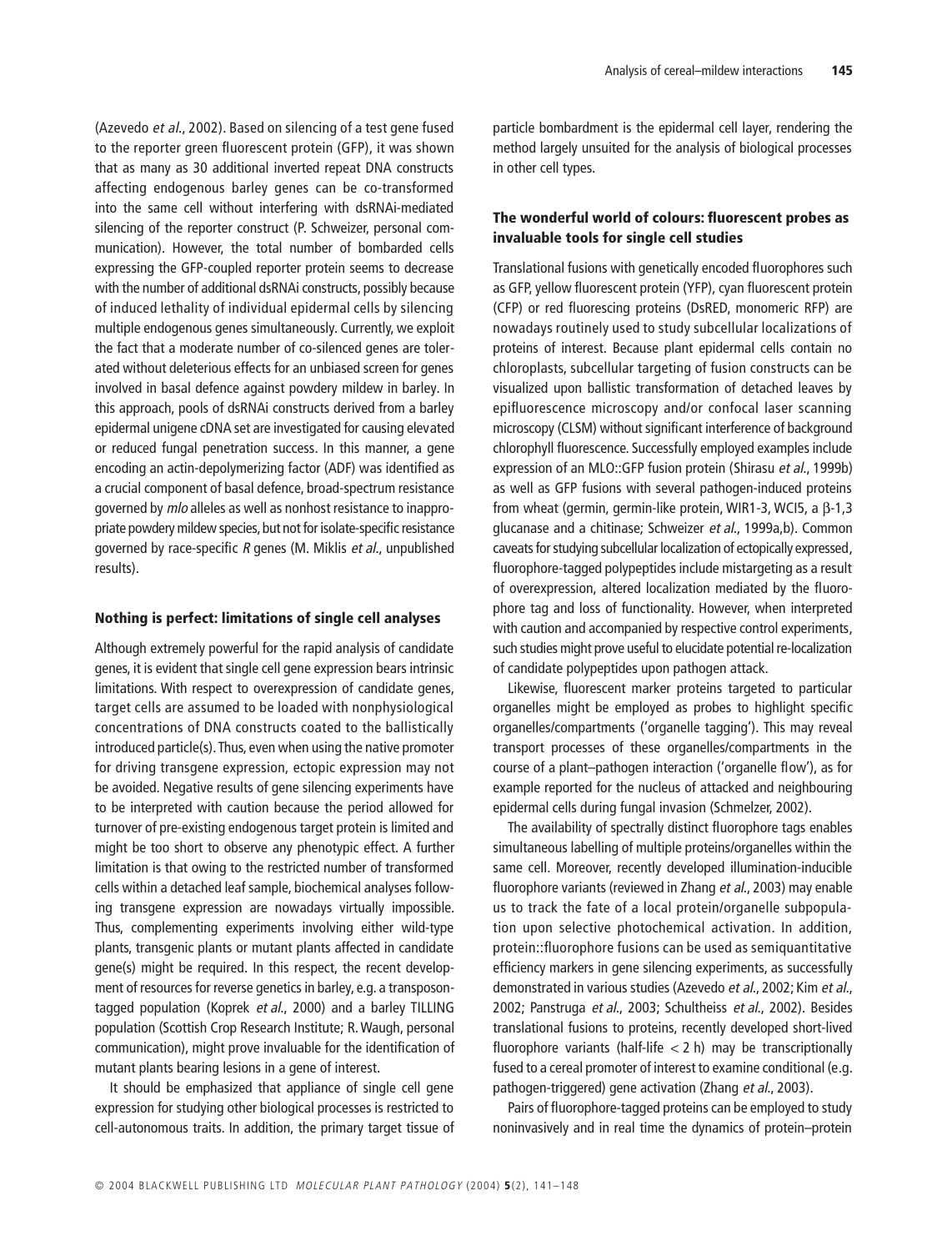interactions in living (plant) cells by fluorescence resonance energy transfer (FRET) analysis (reviewed in Hink et al., 2002). Imaging FRET requires that one polypeptide is tagged with a suitable donor fluorophore (e.g. CFP), while its interaction partner is tagged with a corresponding acceptor fluorophore (e.g. YFP). Using an appropriate excitation wavelength, nonradiative energy transfer between donor and acceptor fluorophores may be visualized upon close physical proximity of the two polypeptides of interest. Transient expression based on ballistic transformation of two respective fusion constructs in plant epidermal cells allows us to study the dynamics of protein–protein interactions upon pathogen attack. Sophisticated procedures such as acceptor photobleaching (APB) and fluorescence lifetime imaging (FLIM) permit quantification of protein–protein affinities (APB) as well as visualizing a spatial interaction profile (FLIM). We have successfully used FRET technology to analyse the dynamics of the previously described interaction between the barley defence modulator MLO and the cytoplasmic calcium sensor calmodulin (Kim et al., 2002) in single epidermal cells upon attack by powdery mildew sporelings (R. Bhat et al., unpublished results).

Further sophisticated spectrometric methods such as fluorescence correlation spectroscopy (FCS) and fluorescence crosscorrelation spectroscopy (FCCS) measure the diffusion rate of individual, fluorescently labelled molecules (reviewed in Hink et al., 2002). These techniques allow us to determine, at the single molecule level, whether a protein is part of a multiprotein complex (FCS) or whether two protein molecules co-migrate, indicative of physical interaction (FCCS).

A range of recently developed genetically encoded fluorescent probes are ideally suited for cell biological studies in the context of plant–microbe interactions. Among these are 'cameleon' proteins for the ratiometric quantification of cytoplasmic calcium levels via intramolecular FRET (Miyawaki et al., 1997). Cameleons consist of calmodulin fused to an M13 calmodulin-binding domain, sandwiched by CFP and YFP fluorophores. Alterations of cytoplasmic calcium concentration affect the affinity of M13 for calmodulin, inducing in turn conformational changes that modulate the intramolecular FRET efficiency between CFP and YFP fluorophores. Calcium ions are ubiquitous second messenger molecules assumed to play a pivotal role in cell signalling upon various physiological stimuli, including biotic stress (Sanders et al., 1999). Single cell expression of cameleon calcium indicators will allow recording the 'calcium signature', a characteristic 'fingerprint' of temporal and spatial changes in the cytosolic calcium concentration (Rudd and Franklin-Tong, 2001), in the course of cereal–powdery mildew interactions and its correlation with subsequent cellular events.

Conceptually related to cameleon proteins, fusion constructs have been developed that sandwich serine/threonine or tyrosine kinase target peptides between CFP and YFP (reviewed in Zhang et al., 2003). In these molecules, phosphorylation of the target peptide results in altered intramolecular FRET efficiency, thus indirectly reporting upstream kinase activation. Further fluorescent probes include pH- and halide-sensitive fluorophores for monitoring pH changes and ion fluxes (Zhang et al., 2003). Translational fusions of GFP with mouse talin (GFP::talin) can be employed for the visualization of the host actin cytoskeleton (Kost et al., 1998). Dynamic reorganization of cytoskeletal components such as actin filaments and microtubules has been observed upon pathogen attack in various plant–pathogen interactions (including those between cereals and powdery mildews), and it appears that the concomitant cell polarization is crucial for defence responses leading ultimately to resistance against host and nonhost pathogens (Kobayashi et al., 1997; Schmelzer, 2002; Skalamera and Heath, 1998; Yun et al., 2003).

## **Sampling en miniature: extracting molecules from single cells**

Laser capture microdissection (LCM) is a method that enables sampling of single cells or a cell cluster from complex tissues (Emmert-Buck et al., 1996). The technique, originally developed for the analysis of animal tissues, was recently adapted for high-resolution spatial analysis of plant systems (Kehr, 2003; Kerk et al., 2003; Nakazono et al., 2003). Following LCM, molecules (e.g. RNA, proteins and metabolites) extracted from sampled cells can be profiled by suitable, sensitive analytical methods such as cDNA/oligonucleotide microarrays, two-dimensional polyacrylamide gel electrophoresis or mass spectrometry. The single cell resolution of LCM renders this technique an ideal supplement to single cell gene expression. (Semi-)automated sampling of particular cell types from cross-sections of fixed tissue (e.g. epidermal cells or mesophyll cells) will enable the detailed analysis of the transcriptome, proteome or metabolome of these cell types during compatible/and or incompatible plant–pathogen interactions. With respect to transcript profiling, the recent establishment of a barley microarray chip covering approximately 22 000 unigenes represents a major technical achievement (Wise et al., 2003; Close and Wanamaker, 2003). If future refinements of CLM will enable sampling of individual cells from intact living tissue, then this progress will open new experimental routes by combining transient single cell gene expression methodology with single cell sampling technology.

## **CONCLUSIONS**

Compared with conventional methods such as map-based cloning and generation of stably transformed plants, transient expression and/or silencing of candidate host genes in single epidermal cells has considerably boosted the molecular analysis of cereal–powdery mildew interactions during the past 5 years. This has enabled us to verify the role of host candidate genes, the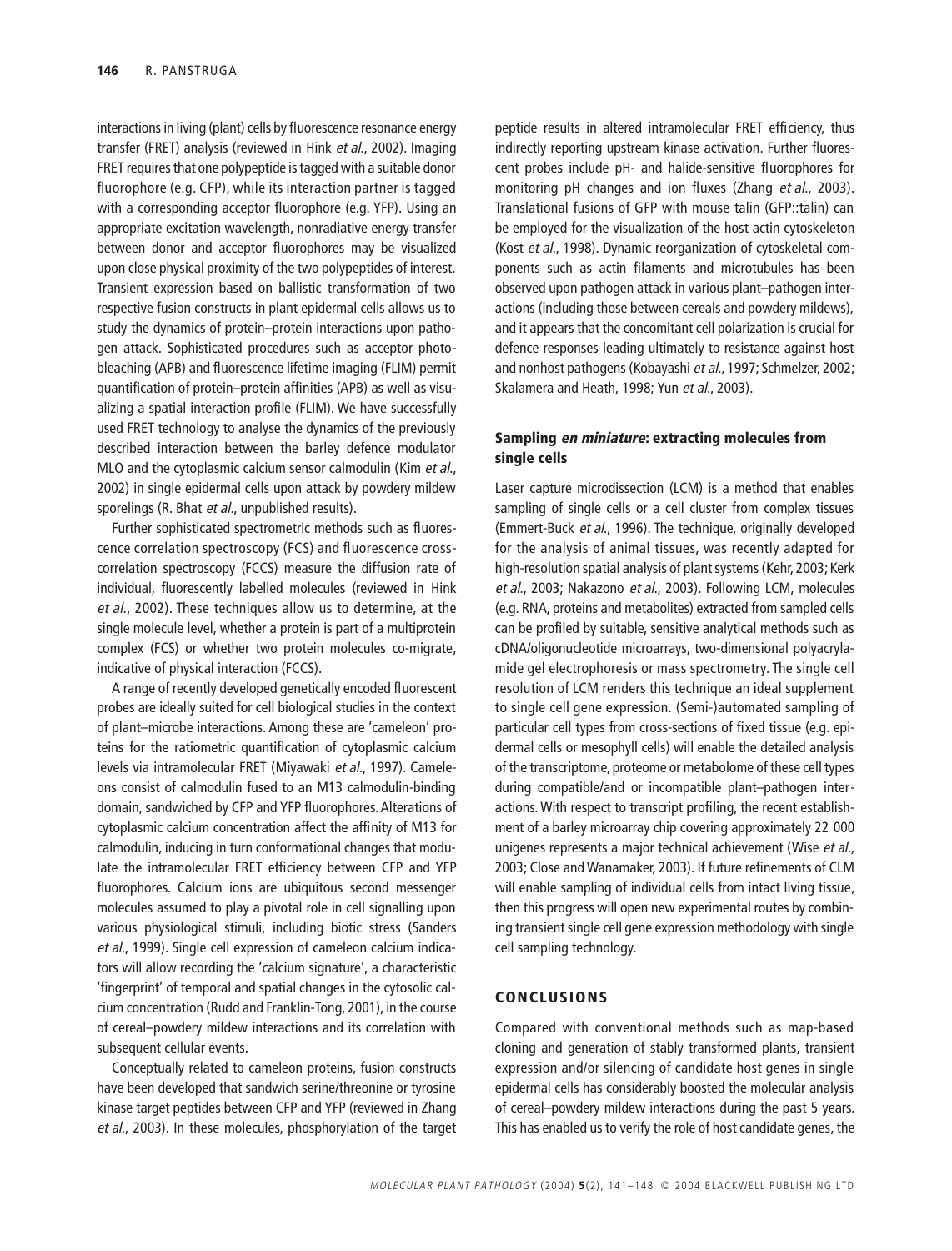identification of novel components, and the structure/function analysis of known proteins in compatible and incompatible interactions. However, the availability of novel sophisticated cell biological tools such as FRET and FC(C)S technology, a range of advanced genetically encoded fluorescent probes and laser capture microdissection methodology will allow us to enter a new level of experimental complexity. In the future, one-dimensional (expression/silencing of a single gene) studies will become less important, and creative experimental lines combining these new tools with single cell gene expression in various forms will come to the fore. In the long-term, such integrative approaches promise to dissect spatially and temporally the molecular events in a host cell during compatible and incompatible plant–biotroph interactions.

## **ACKNOWLEDGEMENTS**

I am grateful to Elmon Schmelzer for critically reading the manuscript. Marco Miklis kindly provided the micrograph shown in Fig. 1B. Work in my laboratory is supported by grants from the Max-Planck society (MPG) and the Deutsche Forschungsgemeinschaft (DFG).

#### **REFERENCES**

- **Azevedo, C., Sadanandom, A., Kitagawa, K., Freialdenhoven, A., Shirasu, K. and Schulze-Lefert, P.** (2002) The RAR1 interactor SGT1, an essential component of R gene-triggered disease resistance. Science, **295**, 2073–2076.
- **Bieri, S., Potrykus, I. and Fütterer, J.** (2000) Expression of active barley seed ribosome-inactivating protein in transgenic wheat. Theor. Appl. Genet. **100**, 755–763.
- **Bieri, S., Potrykus, I. and Fütterer, J.** (2003) Effects of combined expression of antifungal barley seed proteins in transgenic wheat on powdery mildew infection. Mol. Breed, **11**, 37–48.
- **Bliffeld, M., Mundy, J., Potrykus, I. and Fütterer, J.** (1999) Genetic engineering of wheat for increased resistance to powdery mildew disease. Theor. Appl. Genet. **98**, 1079–1086.
- **Brueggeman, R., Rostoks, N., Kudrna, D., Kilian, A., Han, F., Chen, J., Druka, A., Steffenson, B. and Kleinhofs, A.** (2002) The barley stem rust-resistance gene  $Rpq1$  is a novel disease-resistance gene with homology to receptor kinases. Proc. Natl Acad. Sci. USA, **99**, 9328–9333.
- **Büschges, R., Hollricher, K., Panstruga, R., Simons, G., Wolter, M., Frijters, A., van Daelen, R., van der Lee, T., Diergaarde, P., Groenendijk, J., Töpsch, S., Vos, P., Salamini, F. and Schulze-Lefert, P.** (1997) The barley Mlo gene: a novel control element of plant pathogen resistance. Cell, **88**, 695–705.
- **Chuang, C.F. and Meyerowitz, E.M.** (2000) Specific and heritable genetic interference by double-stranded RNA in Arabidopsis thaliana. Proc. Natl Acad. Sci. USA, **97**, 4985–4990.
- **Close, T. and Wanamaker, S.** (2003) The barley microarray. ASPB Plant Biology conference, Honolulu, Hawaii, Poster 1004 [\(http://](http://) abstracts.aspb.org/pb2003/public/P59/0933.html).
- **Collins, N.C., Thordal-Christensen, H., Lipka, V., Bau, S., Kombrink, E., Qiu, J.-L., Hückelhoven, R., Stein, M., Freialdenhoven, A.,**

**Somerville, S.C. and Schulze-Lefert, P.** (2003) SNARE-mediated disease resistance at the plant cell wall. Nature, **425**, 973–977.

- **Elliott, C., Zhou, F., Spielmeyer, W., Panstruga, R. and Schulze-Lefert, P.** (2002) Functional conservation of wheat and rice Mlo orthologs in plant defense modulation to powdery mildew. Mol. Plant Microbe Interact. **15**, 1069–1077.
- **Emmert-Buck, M.R., Bonner, R.F., Smith, P.D., Chuaqui, R.F., Zhuang, Z., Goldstein, S.R., Weiss, R.A. and Liotta, L.A.** (1996) Laser capture microdissection. Science, **274**, 998–1001.
- **Fettig, S. and Hess, D.** (1999) Expression of a chimeric stilbene synthase gene in transgenic wheat lines. Transgenic Res. **8**, 179–189.
- **Feuillet, C., Travella, S., Stein, N., Albar, L., Nublat, A. and Keller, B.** (2003) Map-based isolation of the leaf rust resistance gene Lr10 from the hexaploid wheat (Triticum aestivum L.) genome. Proc. Natl Acad. Sci. USA, **100**, 15253–15258.
- **Finer, J.J., Finer, K.R. and Ponappa, T.** (1999) Particle bombardment mediated transformation. Plant Biochtechnol. Curr. Topics Microbiol. Immunol. **240**, 59–80.
- **Fischer, R., Vaquero-Martin, C., Sack, M., Drossard, J., Emans, N. and Commandeur, U.** (1999) Towards molecular farming in the future: transient protein expression in plants. Biotechnol. Appl. Biochem. **30**, 113–116.
- **Halterman, D.A., Wei, F. and Wise, R.P.** (2003) Powdery mildew-induced Mla mRNAs are alternatively spliced and contain multiple upstream open reading frames. Plant Physiol. **131**, 558–567.
- **Halterman, D.A. and Wise, R.P.** (in press) A single amino acid substitution in the sixth leucine-rich repeat of barley MLA6 and MLA13 alleviates dependence on RAR1 for disease resistance signaling. Plant J.
- **Halterman, D., Zhou, F., Wei, F., Wise, R.P. and Schulze-Lefert, P.** (2001) The MLA6 Coiled-Coil, NBS-LRR protein confers AvrMla6-dependent resistance specificity to *Blumeria graminis* f.sp. hordei in barley and wheat. Plant J. **25**, 335–348.
- **Hink, M.A., Bisseling, T. and Visser, A.** (2002) Imaging protein–protein interactions in living cells. Plant Mol. Biol. **50**, 871–883.
- **Horvath, H., Rostoks, N., Brueggeman, R., Steffenson, B., von Wettstein, D. and Kleinhofs, A.** (2003) Genetically engineered stem rust resistance in barley using the Rpg1 gene. Proc. Natl Acad. Sci. USA, **100**, 364–369.
- **Huang, L., Brooks, S.A., Li, W.L., Fellers, J.P., Trick, H.N. and Gill, B.S.** (2003) Map-based cloning of leaf rust resistance gene Lr21 from the large and polyploid genome of bread wheat. Genetics, **164**, 655–664.
- **Hückelhoven, R., Dechert, C. and Kogel, K.H.** (2003) Overexpression of barley BAX inhibitor 1 induces breakdown of mlo-mediated penetration resistance to Blumeria graminis. Proc. Natl Acad. Sci. USA, **100**, 5555– 5560.
- **Kehr, J.** (2003) Single cell technology. Curr. Opin. Plant Biol. **6**, 617–621.
- **Kerk, N.M., Ceserani, T.C., Tausta, L., Sussex, I.M. and Nelson, T.M.** (2003) Laser capture microdissection of cells from plant tissues. Plant Physiol. **132**, 27–35.
- **Kim, M.C., Panstruga, R., Elliott, C., Müller, J., Devoto, A., Yoon, H.W., Park, H., Cho, M.J. and Schulze-Lefert, P.** (2002) Calmodulin interacts with MLO to regulate defence against mildew in barley. Nature, **416**, 447–450.
- **Klein, T.M., Wolf, E.D., Wu, R. and Sanford, J.C.** (1987) High-velocity microprojectiles for delivering nucleic acids into living cells. Nature, **327**, 70–73.
- **Kobayashi, Y., Kobayashi, I., Funaki, Y., Fujimoto, S., Takemoto, T. and Kunoh, H.** (1997) Dynamic reorganization of microfilaments and